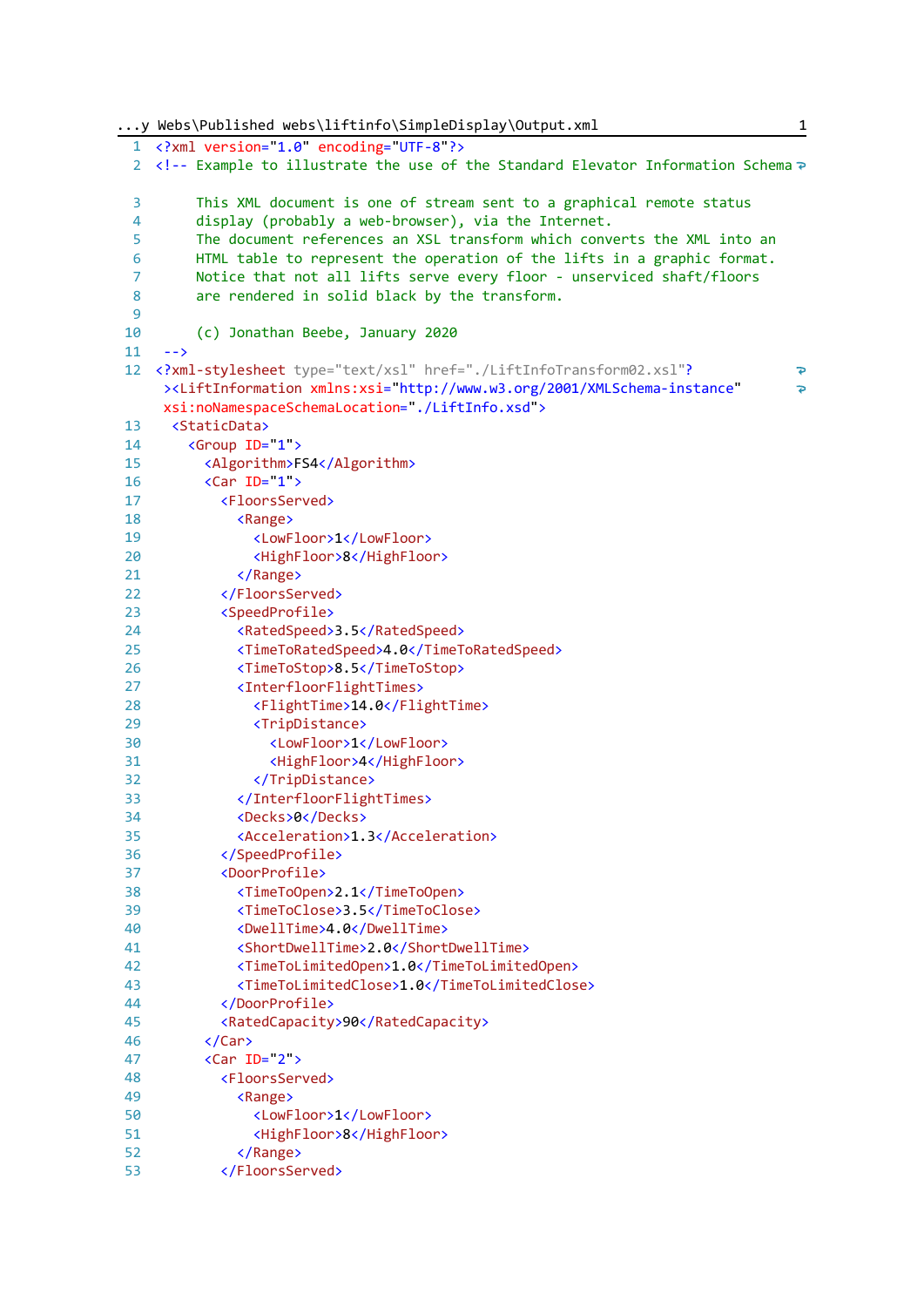| $\ldots$ y | Webs\Published webs\liftinfo\SimpleDisplay\Output.xml<br>2 |
|------------|------------------------------------------------------------|
| 54         | <speedprofile></speedprofile>                              |
| 55         | <ratedspeed>3.5</ratedspeed>                               |
| 56         | <timetoratedspeed>4.0</timetoratedspeed>                   |
| 57         | <timetostop>8.5</timetostop>                               |
| 58         | <interfloorflighttimes></interfloorflighttimes>            |
| 59         | <flighttime>14.0</flighttime>                              |
| 60         | <tripdistance></tripdistance>                              |
| 61         | <lowfloor>1</lowfloor>                                     |
| 62         | <highfloor>4</highfloor>                                   |
| 63         |                                                            |
| 64         |                                                            |
| 65         | <decks>0</decks>                                           |
| 66         | <acceleration>1.3</acceleration>                           |
| 67         |                                                            |
| 68         | <doorprofile></doorprofile>                                |
| 69         | <timetoopen>2.1</timetoopen>                               |
| 70         | <timetoclose>3.5</timetoclose>                             |
| 71         | <dwelltime>4.0</dwelltime>                                 |
| 72         | <shortdwelltime>2.0</shortdwelltime>                       |
| 73         | <timetolimitedopen>1.0</timetolimitedopen>                 |
| 74         | <timetolimitedclose>1.0</timetolimitedclose>               |
| 75         |                                                            |
| 76         |                                                            |
|            | <ratedcapacity>90</ratedcapacity>                          |
| 77         |                                                            |
| 78         | $\langle Car ID=3 \rangle$                                 |
| 79         | <floorsserved></floorsserved>                              |
| 80         | <range></range>                                            |
| 81         | <lowfloor>1</lowfloor>                                     |
| 82         | <highfloor>15</highfloor>                                  |
| 83         |                                                            |
| 84         |                                                            |
| 85         | <speedprofile></speedprofile>                              |
| 86         | <ratedspeed>3.5</ratedspeed>                               |
| 87         | <timetoratedspeed>4.0</timetoratedspeed>                   |
| 88         | <timetostop>8.5</timetostop>                               |
| 89         | <interfloorflighttimes></interfloorflighttimes>            |
| 90         | <flighttime>14.0</flighttime>                              |
| 91         | <tripdistance></tripdistance>                              |
| 92         | <lowfloor>1</lowfloor>                                     |
| 93         | <highfloor>4</highfloor>                                   |
| 94         |                                                            |
| 95         |                                                            |
| 96         | <decks>0</decks>                                           |
| 97         | <acceleration>1.3</acceleration>                           |
| 98         |                                                            |
| 99         | <doorprofile></doorprofile>                                |
| 100        | <timetoopen>2.1</timetoopen>                               |
| 101        | <timetoclose>3.5</timetoclose>                             |
| 102        | <dwelltime>4.0</dwelltime>                                 |
| 103        | <shortdwelltime>2.0</shortdwelltime>                       |
| 104        | <timetolimitedopen>1.0</timetolimitedopen>                 |
| 105        | <timetolimitedclose>1.0</timetolimitedclose>               |
| 106        |                                                            |
| 107        | <ratedcapacity>90</ratedcapacity>                          |
| 108        | $\langle$ /Car>                                            |
| 109        |                                                            |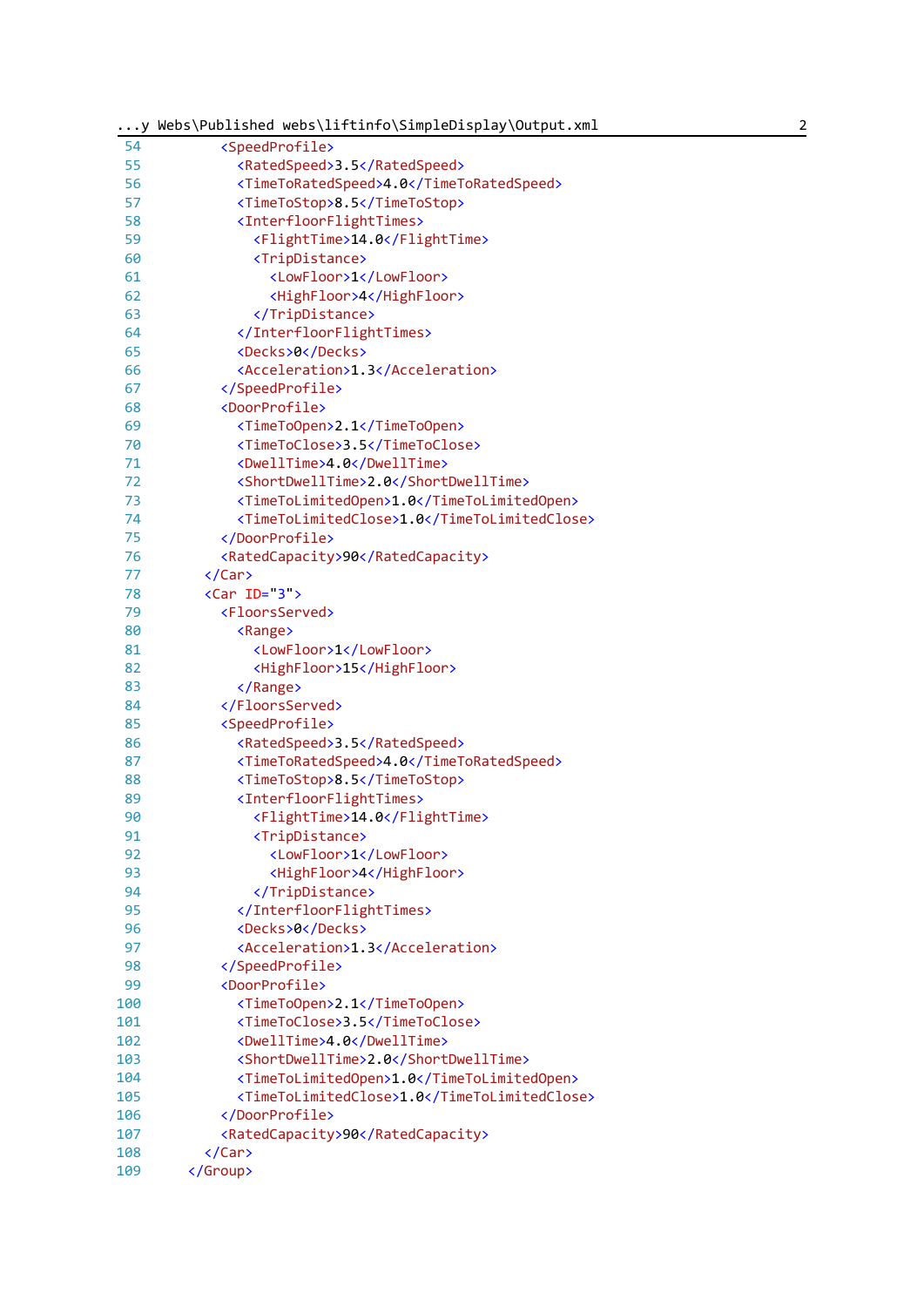|  |  | y Webs\Published webs\liftinfo\SimpleDisplay\Output.xml |  |
|--|--|---------------------------------------------------------|--|
|--|--|---------------------------------------------------------|--|

| 110 |                                     |  |
|-----|-------------------------------------|--|
| 111 | <dynamicdata></dynamicdata>         |  |
| 112 | <group id="1"></group>              |  |
| 113 | $\langle$ Car ID= 1 >               |  |
| 114 | <status>InService</status>          |  |
| 115 | <floor>3</floor>                    |  |
| 116 | <direction>Down</direction>         |  |
| 117 | <registeredcalls></registeredcalls> |  |
| 118 | <landingcall></landingcall>         |  |
| 119 | <floor>5</floor>                    |  |
| 120 | <direction>Down</direction>         |  |
| 121 |                                     |  |
| 122 | <carcall></carcall>                 |  |
| 123 | <floor>3</floor>                    |  |
| 124 |                                     |  |
|     |                                     |  |
| 125 | <landingcall></landingcall>         |  |
| 126 | <floor>5</floor>                    |  |
| 127 | <direction>Down</direction>         |  |
| 128 |                                     |  |
| 129 | <carcall></carcall>                 |  |
| 130 | <floor>3</floor>                    |  |
| 131 |                                     |  |
| 132 | <landingcall></landingcall>         |  |
| 133 | <floor>5</floor>                    |  |
| 134 | <direction>Down</direction>         |  |
| 135 |                                     |  |
| 136 | <carcall></carcall>                 |  |
| 137 | <floor>3</floor>                    |  |
| 138 |                                     |  |
| 139 |                                     |  |
| 140 | <mode>InService</mode>              |  |
| 141 | <load>10.0</load>                   |  |
| 142 | $\langle$ /Car>                     |  |
| 143 | $\langle Car ID=2 \rangle$          |  |
| 144 | <status>InService</status>          |  |
| 145 | <floor>7</floor>                    |  |
| 146 | <direction>Down</direction>         |  |
| 147 | <load>20.0</load>                   |  |
| 148 |                                     |  |
| 149 | $\langle Car ID=3" \rangle$         |  |
| 150 | <status>InService</status>          |  |
| 151 | <floor>10</floor>                   |  |
| 152 | <direction>Down</direction>         |  |
| 153 | <load>30.0</load>                   |  |
| 154 |                                     |  |
| 155 | <registeredcalls></registeredcalls> |  |
| 156 | <landingcall></landingcall>         |  |
| 157 | <floor>5</floor>                    |  |
| 158 | <direction>Up</direction>           |  |
| 159 |                                     |  |
| 160 |                                     |  |
|     | <landingcall></landingcall>         |  |
| 161 | <floor>10</floor>                   |  |
| 162 | <direction>Down</direction>         |  |
| 163 |                                     |  |
| 164 |                                     |  |
| 165 |                                     |  |